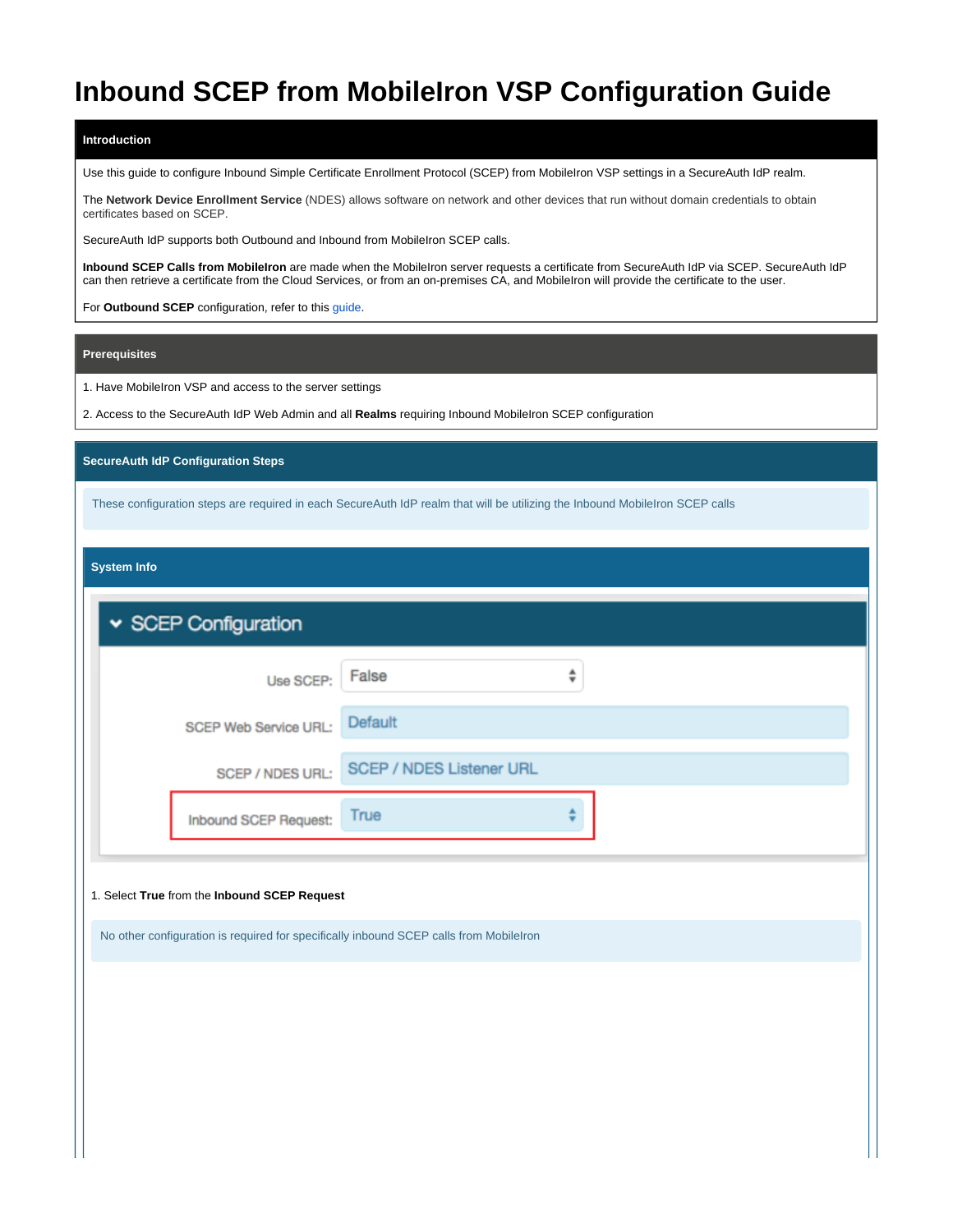| If using MobileIron VSP Inbound SCEP calls in addition to Outbound SCEP calls (using existing on-premises CA instead of SecureAuth IdP<br>Cloud Services), distinct configuration is required                                        |                                 |  |  |  |  |
|--------------------------------------------------------------------------------------------------------------------------------------------------------------------------------------------------------------------------------------|---------------------------------|--|--|--|--|
| SCEP Configuration                                                                                                                                                                                                                   |                                 |  |  |  |  |
| Use SCEP:                                                                                                                                                                                                                            | True                            |  |  |  |  |
| <b>SCEP Web Service URL:</b>                                                                                                                                                                                                         | Default                         |  |  |  |  |
| <b>SCEP / NDES URL:</b>                                                                                                                                                                                                              | <b>SCEP / NDES Listener URL</b> |  |  |  |  |
| Inbound SCEP Request:                                                                                                                                                                                                                | ♦<br>True                       |  |  |  |  |
| 3. Set the SCEP / NDES URL as the SCEP / NDES Listener URL<br>4. Select True from the Inbound SCEP Request<br>Click Save once the configurations have been completed and before leaving the System Info page to avoid losing changes |                                 |  |  |  |  |
| <b>License Info</b><br>v License Info                                                                                                                                                                                                |                                 |  |  |  |  |
| Company Name:                                                                                                                                                                                                                        | <b>Company Name</b>             |  |  |  |  |
| Company GUID:                                                                                                                                                                                                                        |                                 |  |  |  |  |
| 5. This information is required for the Mobilelron VSP Configuration Steps (below)                                                                                                                                                   |                                 |  |  |  |  |
| SecureAuth IdP IIS Manager Configuration Steps                                                                                                                                                                                       |                                 |  |  |  |  |
| It is recommended to lock down access of this realm by restricting it to the SCEP Client's IP Address                                                                                                                                |                                 |  |  |  |  |
|                                                                                                                                                                                                                                      |                                 |  |  |  |  |
|                                                                                                                                                                                                                                      |                                 |  |  |  |  |
|                                                                                                                                                                                                                                      |                                 |  |  |  |  |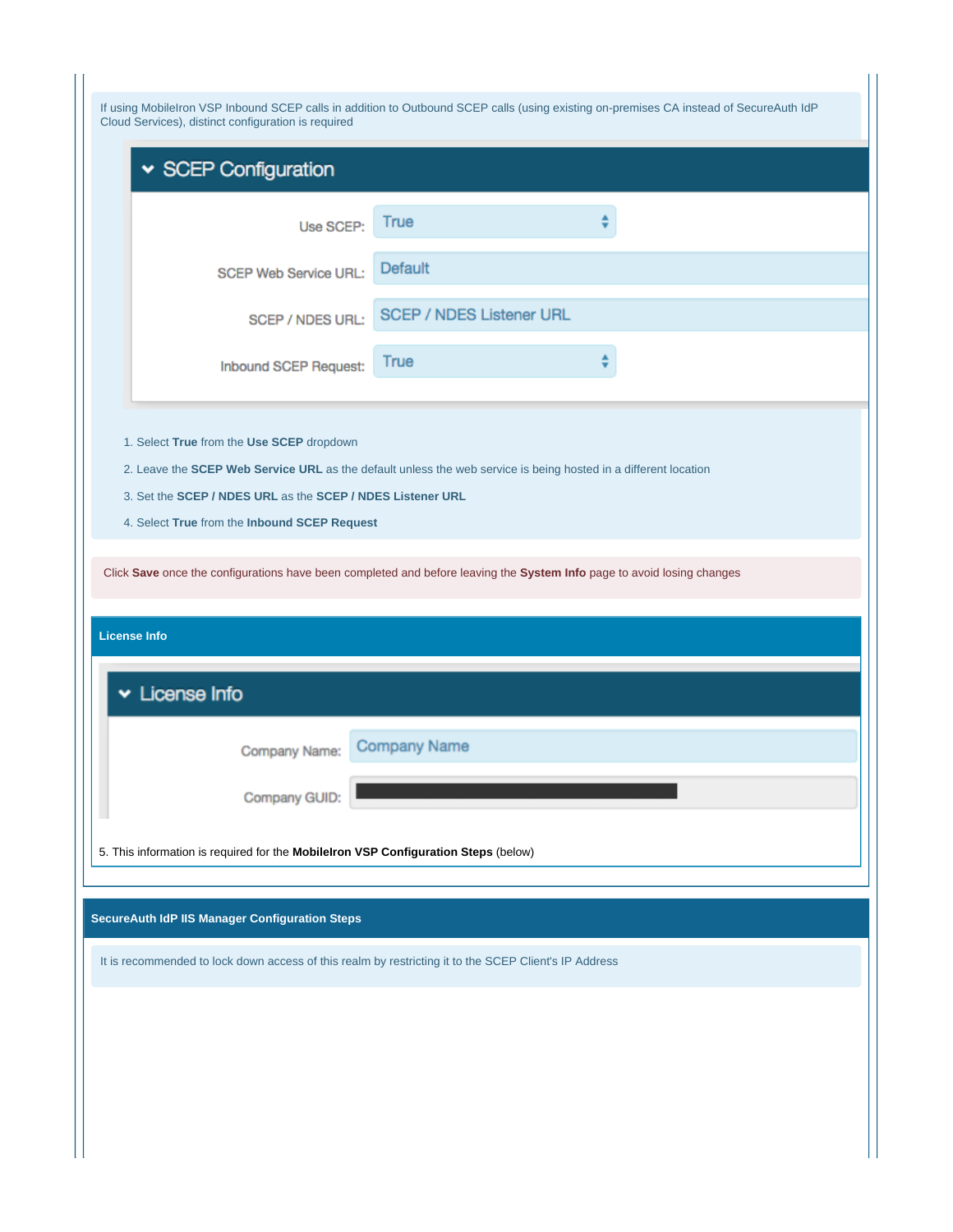| Deny                                                      | Access for unspecified clients:<br>v |        |  |
|-----------------------------------------------------------|--------------------------------------|--------|--|
| Enable domain name restrictions                           |                                      |        |  |
| <b>Enable Proxy Mode</b>                                  |                                      |        |  |
| Deny Action Type:<br>Forbidden                            |                                      |        |  |
|                                                           | $\checkmark$                         |        |  |
|                                                           | OK<br>Cancel                         |        |  |
|                                                           |                                      |        |  |
|                                                           |                                      |        |  |
|                                                           |                                      |        |  |
|                                                           | <b>Add Allow Restriction Rule</b>    | ?<br>× |  |
| Allow access for the following IP address or domain name: |                                      |        |  |
| Specific IP address:                                      |                                      |        |  |
|                                                           |                                      |        |  |
| ß<br>IP address range:<br>O                               |                                      |        |  |
|                                                           |                                      |        |  |
| Mask or Prefix:                                           |                                      |        |  |
|                                                           |                                      |        |  |
|                                                           |                                      |        |  |
|                                                           |                                      |        |  |
|                                                           |                                      |        |  |
|                                                           | OK                                   | Cancel |  |
|                                                           |                                      |        |  |
|                                                           |                                      |        |  |
|                                                           |                                      |        |  |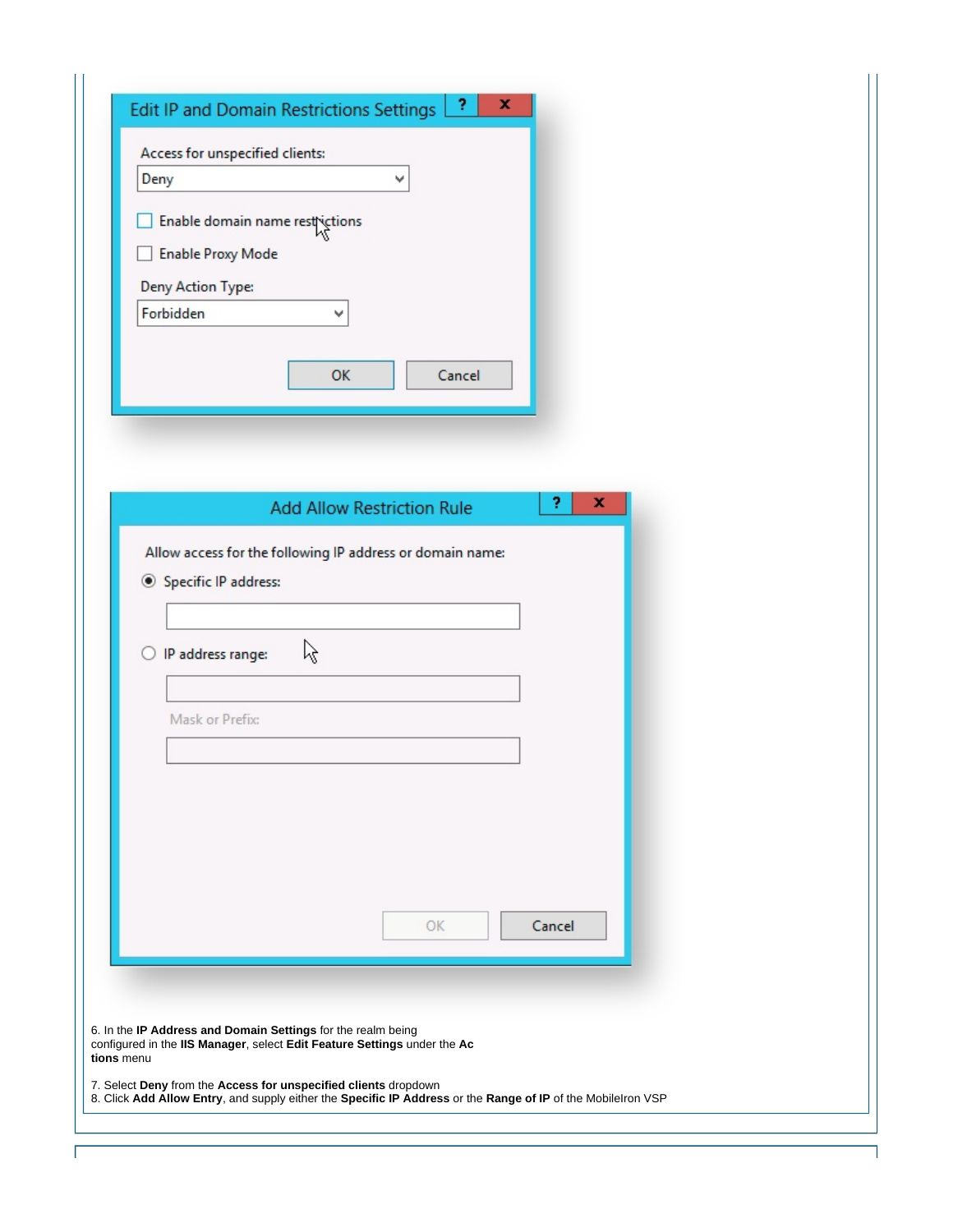## **MobileIron VSP Configuration Steps**

If using MobileIron Inbound SCEP calls to multiple SecureAuth IdP realms, a new **Profile** will need to be created and configured for each realm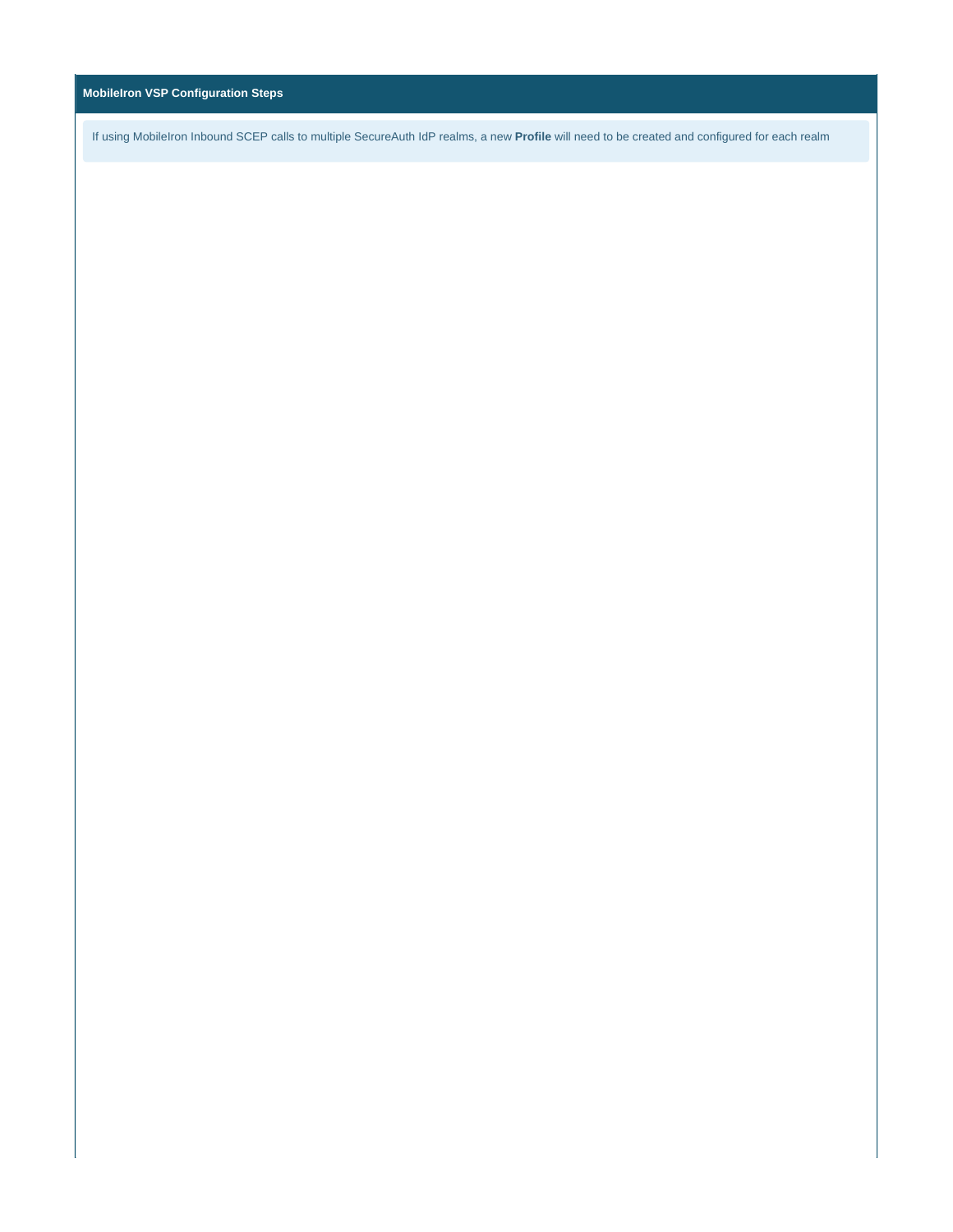| <b>Modify SCEP Setting</b>                    | $[\times]$                                                                                                                                                                                            |
|-----------------------------------------------|-------------------------------------------------------------------------------------------------------------------------------------------------------------------------------------------------------|
|                                               | Save<br>Cancel                                                                                                                                                                                        |
| ≞∖                                            | Any changes will impact all devices in the labels to which this setting is applied.                                                                                                                   |
|                                               |                                                                                                                                                                                                       |
|                                               | Name: SA Certificate                                                                                                                                                                                  |
| Description:                                  |                                                                                                                                                                                                       |
| Enable Proxy:                                 |                                                                                                                                                                                                       |
|                                               | Cache locally generated keys on the VSP                                                                                                                                                               |
|                                               | <b>O</b> User Certificate<br><b>O</b> Device Certificate                                                                                                                                              |
| Setting Type: SCEP                            | v                                                                                                                                                                                                     |
|                                               | URL: https://SecureAuthIdPFQDN/Realm#/webservic                                                                                                                                                       |
| Subject: ou=                                  | $= 0, 0$                                                                                                                                                                                              |
| Subject Common Name E-Mail Address            | Y                                                                                                                                                                                                     |
| Type:                                         |                                                                                                                                                                                                       |
| Subject Alternative Name None<br>Type:        | Y                                                                                                                                                                                                     |
|                                               | Y<br>None                                                                                                                                                                                             |
|                                               | v<br>None                                                                                                                                                                                             |
|                                               | v<br>None                                                                                                                                                                                             |
| Key Size: 2048                                | v                                                                                                                                                                                                     |
|                                               |                                                                                                                                                                                                       |
| Key Usage: V Signing                          | <b>V</b> Encryption                                                                                                                                                                                   |
| <b>Finger Print:</b>                          |                                                                                                                                                                                                       |
| Challenge Type: None                          | v                                                                                                                                                                                                     |
|                                               |                                                                                                                                                                                                       |
| Issue test certificate:                       |                                                                                                                                                                                                       |
| Save<br><b>Cancel</b>                         |                                                                                                                                                                                                       |
|                                               | 1. In the Policies & Configs section, click Add New - SCEP                                                                                                                                            |
|                                               | 2. Set the Name to what will be displayed on the device for this profile, e.g. SA Certificate                                                                                                         |
| 3. Select SCEP from the Setting Type dropdown |                                                                                                                                                                                                       |
|                                               | 4. Set the URL to the Fully Qualified Domain Name (FQDN) of the SecureAuth IdP appliance, followed by the realm number configured for Inbound<br>SCEP calls, then /webservice/sceprequest.svc/Request |
|                                               | For example, https://secureauth.company.com/secureauth2/webservice/sceprequest.svc/Request                                                                                                            |
|                                               | 5. Set the Subject to the Company GUID and Company Name from the SecureAuth IdP Web Admin in the following format:                                                                                    |
|                                               |                                                                                                                                                                                                       |
|                                               | 6. Click Issue Test Certificate to issue a test certificate in real time, before clicking Save                                                                                                        |
| 7. Click Save                                 |                                                                                                                                                                                                       |